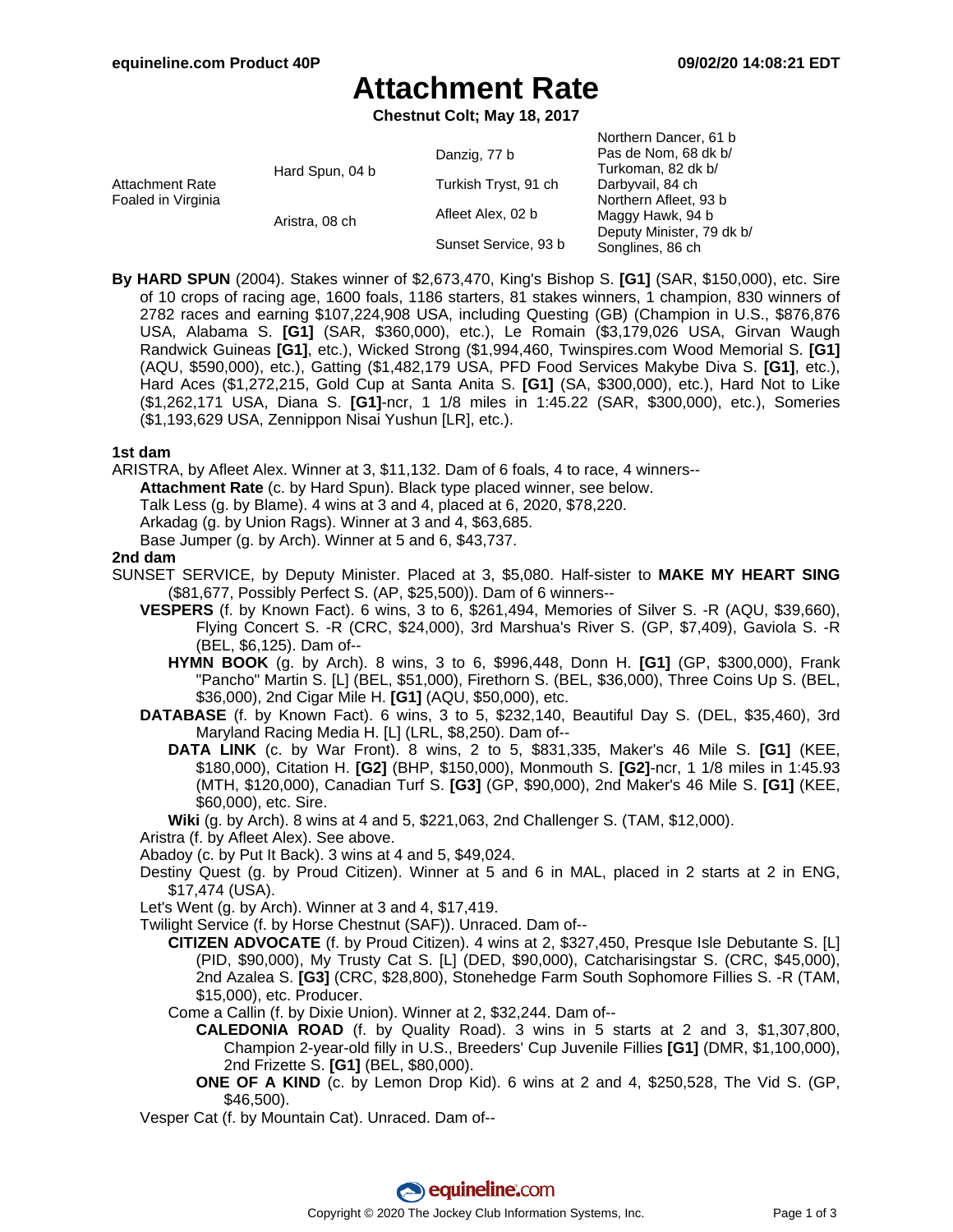# **Attachment Rate**

**Chestnut Colt; May 18, 2017**

**STRIKE THE BELL** (f. by Mizzen Mast). 5 wins at 3 and 4, \$301,112, Noble Damsel S. **[G3]** (BEL, \$60,000), Glowing Honor S. (AQU, \$36,000), 2nd Miss Liberty S. [L] (MTH, \$20,000), Chaldea S. (BEL, \$13,980), Perfect Sting S. (BEL, \$13,800), etc. Producer.

#### **3rd dam**

- **SONGLINES**, by Diesis (GB). 7 wins, 3 to 5, \$207,548, Susquehanna H. [L] (PHA, \$34,590), Leslie Jay S. -R (PHA, \$16,080), 2nd Violet H. **[G3]**, Penn National Budweiser Breeders' Cup H. (PEN, \$15,820), 3rd Queen Elizabeth II Challenge Cup S. **[G2]**, Diana H. **[G2]**. Sister to **Badawi** (\$65,808 (USA), 2nd Reference Point S. [L], etc.), half-sister to **BINALONG** (\$321,876, Gulfstream Park Sprint Championship H. [L] (GP, \$60,000), etc., sire). Dam of 4 winners--
	- **MAKE MY HEART SING** (f. by King of Kings (IRE)). 3 wins at 3 and 4, \$81,677, Possibly Perfect S. (AP, \$25,500). Producer.
	- Play Me Dixie (c. by Dixieland Band). Winner at 4 and 5, \$72,235.
	- Dance Little Lady (f. by Deputy Minister). Winner at 2, \$30,920. Producer.
	- Play My Tune (g. by Stravinsky). 2 wins at 5 in NA , \$13,070 (USA).
	- Sunset Service (f. by Deputy Minister). See above.
	- Tenacite (f. by Seattle Slew). Placed in 2 starts at 3, \$6,665. Dam of--
		- **La Trillium** (f. by Deputy Commander). 5 wins, 4 to 6, \$236,820(USA), 3rd Seaway S. **[G3]** (WO, \$17,985(CAN)). Producer.
	- Shaamel (c. by Silver Hawk). Placed in 2 starts at 3 in ENG.
	- Playforme (f. by Gone West). Unplaced in 2 starts. Dam of--
		- **BEAR'S HARD TEN** (g. by Rock Hard Ten). 3 wins at 2 and 3, \$172,794(USA), Display S. [L] (WO, \$90,000(CAN)), 3rd Woodstock S. [L] (WO, \$16,500(CAN)), Victoria Park S. [L] (WO, \$16,500(CAN)).

### **4th dam**

- BEGUM, by Alydar. Unraced. Half-sister to **OLD GOAT** (\$155,454, Golden Rod S.**-G3**, etc.), **GOOD AND EARLY** (\$172,685, Glass House H., etc.), **SAILORS MATE** (\$46,405, Anoakia S., etc.). Dam of 3 winners, including--
	- **BINALONG** (c. by Known Fact). 8 wins, 2 to 5, \$321,876, Gulfstream Park Sprint Championship H. [L] (GP, \$60,000), Hallandale H. [L] (GP, \$30,000), Olympic H. [L] (GP, \$30,000), 2nd King's Bishop S. **[G2]**, Commonwealth Breeders' Cup S. **[G3]**, Swale S. **[G3]**, Derby Trial S. **[G3]**, 3rd Phoenix Breeders' Cup S. [L] (KEE, \$8,015). Set ntr at Keeneland, 7 furlongs in 1:20.39. Sire.
	- **SONGLINES** (f. by Diesis (GB)). Black type winner, see above.
	- **Badawi** (f. by Diesis (GB)). 4 wins at 3 and 4 in ENG, \$65,808 (USA), 2nd Reference Point S. [L], Ben Marshall S. [L], 3rd Reference Point Sceptre S. [L].
		- **BADMINTON (GB)** (f. by Zieten). Winner at 2 and 3 in ENG, \$99,922 (USA), Miles and Morrison October S. [L], 2nd Peugeot Lowther S. **[G2]**, 3rd Sky Bet Cheveley Park S. **[G1]**.
		- **Cala (FR)** (f. by \$Desert Prince (IRE)). 2 wins at 3 in ENG, \$50,900 (USA), 2nd Shadwell Stud Nell Gwyn S. **[G3]**.
		- **=Fox (GB)** (g. by \$Diktat (GB)). Winner at 2 and 6 in ENG and SWE, placed, 4 to 7 in DEN, \$42,386 (USA), 3rd Veuve Clicquot Vintage S. **[G2]**, Copenhagen Golden Mile [L].
		- **=Balfour (IRE)** (g. by Green Desert). 8 wins, 3 to 9 in ENG, DEN and SWE, \$15,241 (USA), 2nd Kentaur Pokallob [L].

Sahibah (f. by Deputy Minister). Unraced.

- **ROSHANI** (f. by Fantastic Light). 7 wins at 4 and 5, \$487,300, Las Palmas H. **[G2]** (OSA, \$150,000), Taylor Made Matchmaker S. **[G3]** (MTH, \$90,000), Gallorette H. **[G3]** (PIM, \$60,000), 2nd Violet S. **[G3]** (MED, \$30,000), 3rd Eatontown S. **[G3]** (MTH, \$16,500).
- Rajmata (f. by Known Fact). Unraced.
	- **KUMARI CONTINENT** (f. by Kris S.). 3 wins at 3, \$263,590, Hollywood Oaks **[G2]**, Providencia S. -R (SA, \$47,790), 2nd Santa Anita Oaks **[G1]**, Honeymoon H. **[G2]**.
	- **PASSION** (f. by Came Home). 4 wins in 7 starts at 2 and 3, \$216,120(USA), La Habra S. **[G3]** (SA, \$68,010), Alywow S. [L] (WO, \$60,000(CAN)), 3rd Stonerside Beaumont S. **[G2]** (KEE, \$25,000), Adirondack S. **[G2]** (SAR, \$15,000).
- Arjunand (f. by Diesis (GB)). Unraced.
	- **DYNAMIST** (f. by Dynaformer). 3 wins, 2 to 4, \$154,556, Denise Rhudy Memorial S. [L] (DEL, \$45,000), Pleasant Temper S. (KD, \$24,000), 2nd Caressing H. (CD, \$14,340).
	- **DYNA'S DESTINY** (f. by Dynaformer). 3 wins at 2 and 3, \$124,695, Bedanken S. [L] (LAD, \$48,105), Gaily Gaily S. (GP, \$36,000), 3rd Jessamine S. [L] (KEE, \$11,200).